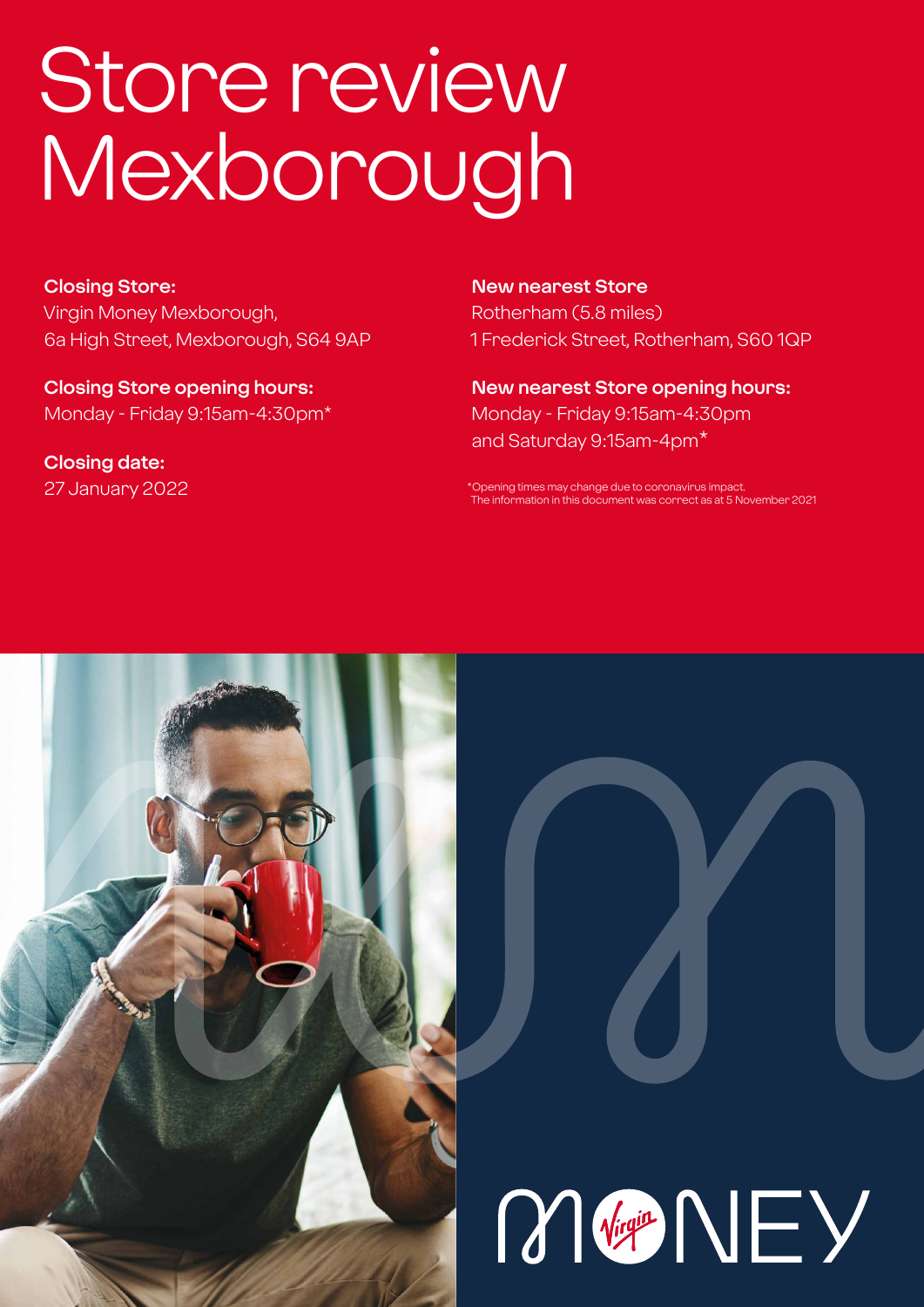# Summary of discussions

This Store review shares the outcome of discussions following the closure announcement for Mexborough Store. It also contains our contact information if you have any questions or need help before or after the Store closes.

Since the closure announcement, we've been speaking to customers and local stakeholders to find out how we can limit the effects of this closure as much as possible. This has included reaching out to vulnerable and potentially vulnerable customers to offer additional support.

### Why we're closing your Store

More and more customers are taking advantage of our digital services and only visiting Stores when they want to discuss a significant life event. Between April 2019 and July 2021 we've seen digital registrations increase from 48.7% to 57.6% across our personal customers, and daily internet banking and mobile app logins are up 66%.

It's important to balance investment in digital services with making sure our Store network continues to meet the needs of our customers. This means that we've made the difficult decision to close a number of Stores.

This decision has been reached after considerable thought and analysis which includes input from local management.

Our Stores will continue to be a really important part of what we do and we've recently refreshed and revitalised them now that we're one Virgin Money brand.

### Just so you know

When we announced the Mexborough Store was closing, we published an impact assessment. This provided more information on why we made the decision and ways in which customers could continue to make the most of our banking services. Head to **virginmoney.com/store-closures** or ask in Store to find out more.

# Feedback from customers and local stakeholders

### Customer feedback

Some customers have raised concerns over the closure of the Store and we have received a total of 0.02% complaints on the closure per customers mailed. We've been speaking to them about their personal circumstances and providing information on ways to continue to bank with us. We're confident that the transfer of accounts to the new Store will be smooth and there are alternative ways to bank with us locally or by using our digital services. These include:

- > Should a customer wish to use a Store for general advice or to discuss a product, Rotherham Store is 5.8 miles away and there are a further 3 Stores within 12 miles.
- > There are other ATMs in the area that are free to use.
- > Our mobile, internet and telephone banking facilities allow customers to do most day-to-day tasks, like balance checks, viewing transactions, transferring money between accounts, paying bills and cancelling / amending regular payments. Customers can even pay in a cheque on the go.
- > Customers are also able to use our mobile app to make external payments in a number of different ways and we're continuing to make our digital banking services bigger and better.
- > The local full service Post Office is located nearby on Main Street and provides personal and business customers with an alternative way to do their day-to-day banking transactions, such as cash withdrawals and paying in cash and cheques. Head to **www.postoffice.co.uk/branch-finder** to find other Post Office locations.
- > Customers can get all the information about our products and services, or raise any concerns by calling us on **0800 121 7365**. Our opening times are 7am to 9pm Monday to Saturday and 10am to 5pm on Sundays.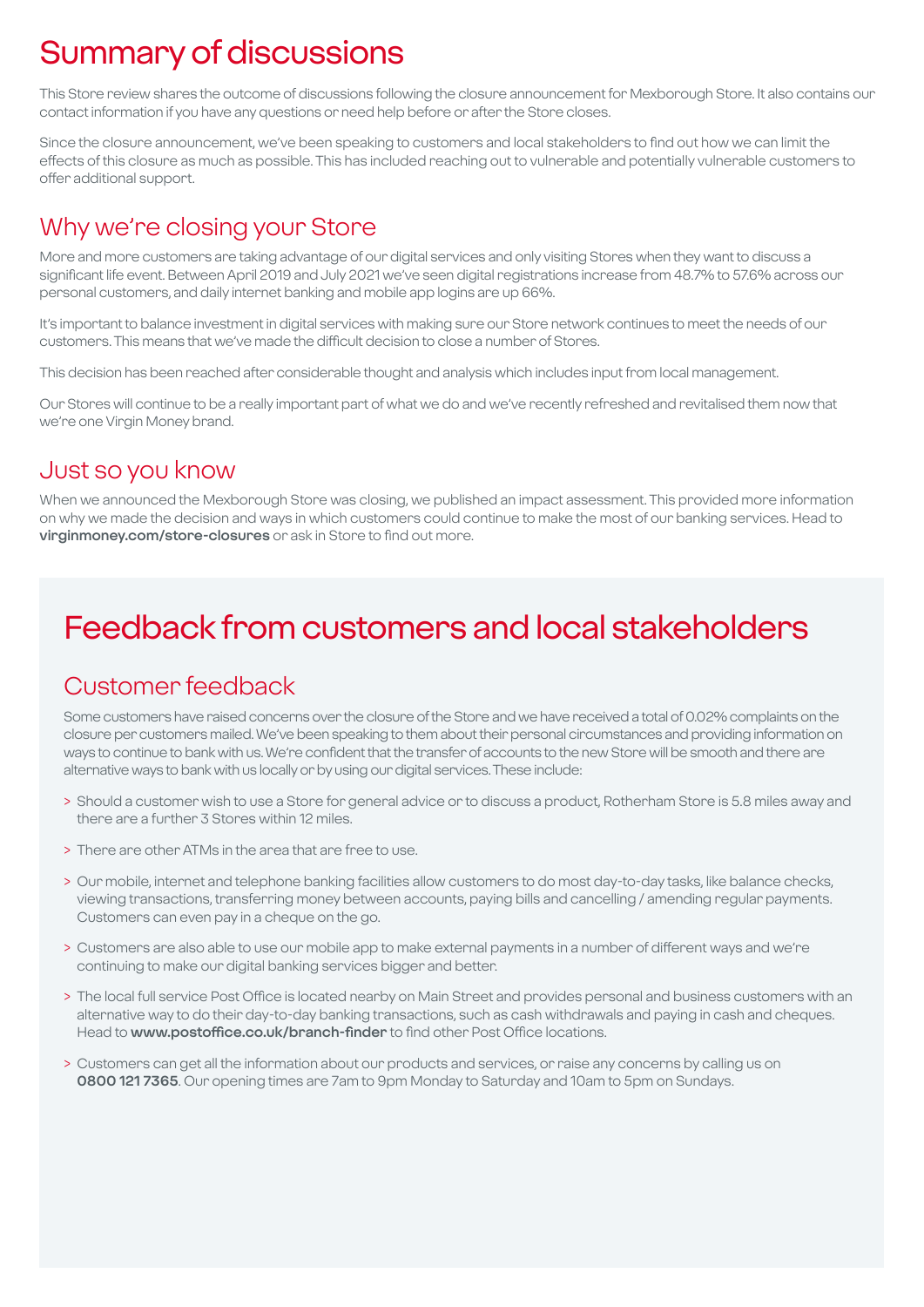### Stakeholder & community feedback

Our Store Manager has contacted the local Post Office and they have already increased stocks of paying in envelopes. Further details on our Store closure were shared and ongoing engagement is planned over the coming weeks to ensure our customers are supported through the local Post Office.

We have emailed the local Library to make sure they are aware of our Store closure and offered to visit, with the aim of offering support sessions to any community groups based there.

One of our team also attended a church meeting of St Margarets Swinton & St Johns and supported customers attending this meeting to ensure they were aware of their future banking options.

### Engagement with customers and local stakeholders

| <b>Stakeholders</b>               | <b>Engagement activities</b>      | <b>Additional notes</b>                                                                                                                                                                                                                                                                                                                                                                                                                                     |
|-----------------------------------|-----------------------------------|-------------------------------------------------------------------------------------------------------------------------------------------------------------------------------------------------------------------------------------------------------------------------------------------------------------------------------------------------------------------------------------------------------------------------------------------------------------|
| <b>Customers</b>                  | Store posters and leaflets        | Live from 30 September 2021.                                                                                                                                                                                                                                                                                                                                                                                                                                |
|                                   | Closure details on our<br>website | Available at virginmoney.com/store-closures                                                                                                                                                                                                                                                                                                                                                                                                                 |
|                                   | <b>External media</b>             | Announcement issued to national and local media outlets.                                                                                                                                                                                                                                                                                                                                                                                                    |
|                                   | <b>Direct mailing</b>             | A letter, 24-hour banking leaflet and Post Office services leaflet sent<br>on 29 September 2021. This was issued to all Store customers and<br>customers regularly using the Store.<br>The mailing included info on the Store closure and how to access<br>all the other ways to bank. This provided customers with a minimum<br>12 weeks' notice in line with the UK Finance Access to Banking<br>Standard and Financial Conduct Authority (FCA) Guidance. |
|                                   | <b>Customer contact</b>           | We're contacting known vulnerable and potentially vulnerable<br>customers, to see what we can do to support their banking<br>needs after the closure. We'll talk to them about their personal<br>circumstances and ways we can help. This may include arranging a<br>meeting with the nearest Store Manager or walking the route to the<br>nearest Post Office with them.                                                                                   |
|                                   |                                   | All customers can attend digital banking sessions either in Store, at<br>a local library or carried out remotely when requested. The Store<br>digital banking sessions are scheduled for 10 November and<br>8 December 2021.                                                                                                                                                                                                                                |
|                                   |                                   | Corporate Structured Finance and Commercial and Private<br>Relationship Managers will talk to their customers about the closure<br>and make sure they have support in place to meet their banking<br>requirements (e.g. we may be able to set up a cash delivery service<br>for some of our Business customers).                                                                                                                                            |
| <b>Customer support</b><br>groups | Email                             | Email sent to local Citizens Advice Bureau on 30 September 2021.<br>Email sent to local Chamber of Commerce on 30 September 2021.<br>Email sent to Age UK local group, RNIB and FSB regional team on 30<br>September 2021.                                                                                                                                                                                                                                  |
| <b>Politicians</b>                | Email / letter                    | Email issued to local MP on 29 September 2021 and local<br>Councillors 30 on September 2021.                                                                                                                                                                                                                                                                                                                                                                |
| Post Office                       | <b>Meetings</b>                   | Following discussions of the closure with the Post Office, they're<br>contacting the nearest three Post Office branches to each closing<br>Store. This is to make sure they're aware of the closure and supplied<br>with extra pay-in envelopes.                                                                                                                                                                                                            |